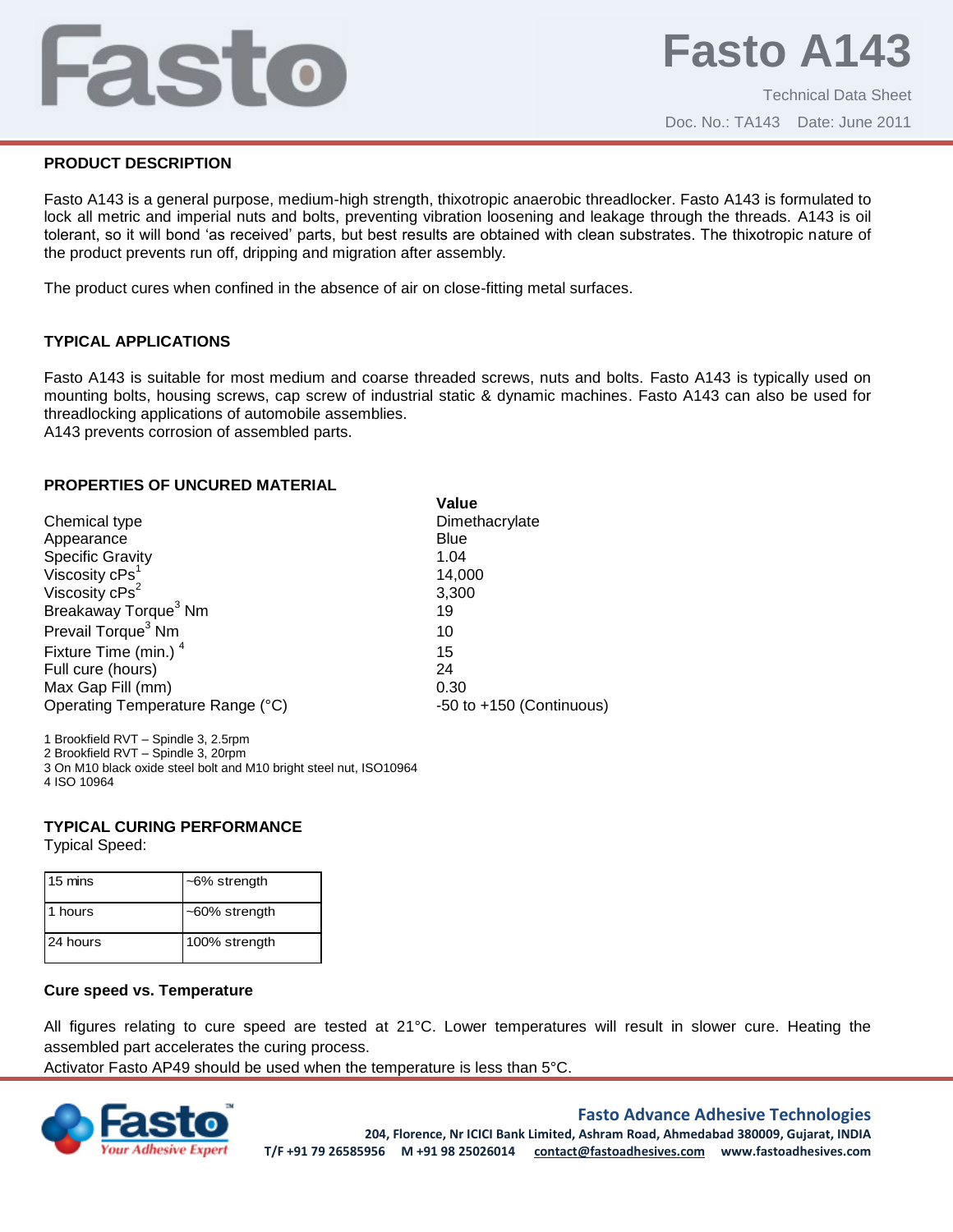# Fasto

## **Cure speed vs. bond gap**

The size of the bond gap greatly affects the speed of cure of anaerobic adhesives. Bond gap varies with thread type and size of the fastener. The larger the gap between surfaces, the slower the cure speed. Maximum recommended gap for Fasto A143 is 0.30mm.

## **Cure speed vs. Substrate**

Cure speed and strength vary according to the substrates. When used on mild steel components, Fasto A143 will reach full strength more rapidly than on more inert materials such as stainless steel and aluminium.

Anaerobic Adhesives only cure in the absence of air with metal part activation.

Fasto AP49 activator may be used to accelerate cure speed.

## **Cure speed vs. activator**

Where speed of cure is too slow or the bond gap is very large, Fasto AP49 activator may be used to accelerate cure speed. The use of an accelerator may reduce bond strength by up to 30%. Fasto recommends testing on the parts to measure the effect.

## **TYPICAL ENVIRONMENTAL RESISTANCE**

## **Hot strength**

Fasto A143 is suitable for use at temperatures up to 150°C. At 130°C the bond strength will be ~30% of the strength of at 21°C.

## **Heat ageing**

Fasto A143 retains over ~90% full strength when heated to 100°C for 90 days then cooled and tested at 21°C.

## **Chemical / Solvent Resistance**

Fasto A143 exhibit excellent chemical resistance to most oils and solvents including motor oil, leaded petrol, brake fluid, acetone, ethanol, propanol and water. Anaerobic adhesives and sealants are not recommended for use in pure oxygen and chlorine lines.

## **DIRECTIONS FOR USE**

Ensure parts are clean and dry and free from grease or oil. Apply adhesive to all the engaged threads. Assemble parts and allow curing. Wipe excess adhesive from outside of joint. Product is normally hand applied from the bottle.

Dispensing systems are available for high volume assembly applications.

Please contact your Fasto representative for further advice on dispensing solutions.



## **Fasto Advance Adhesive Technologies**

**204, Florence, Nr ICICI Bank Limited, Ashram Road, Ahmedabad 380009, Gujarat, INDIA T/F +91 79 26585956 M +91 98 25026014 contact@fastoadhesives.com www.fastoadhesives.com**